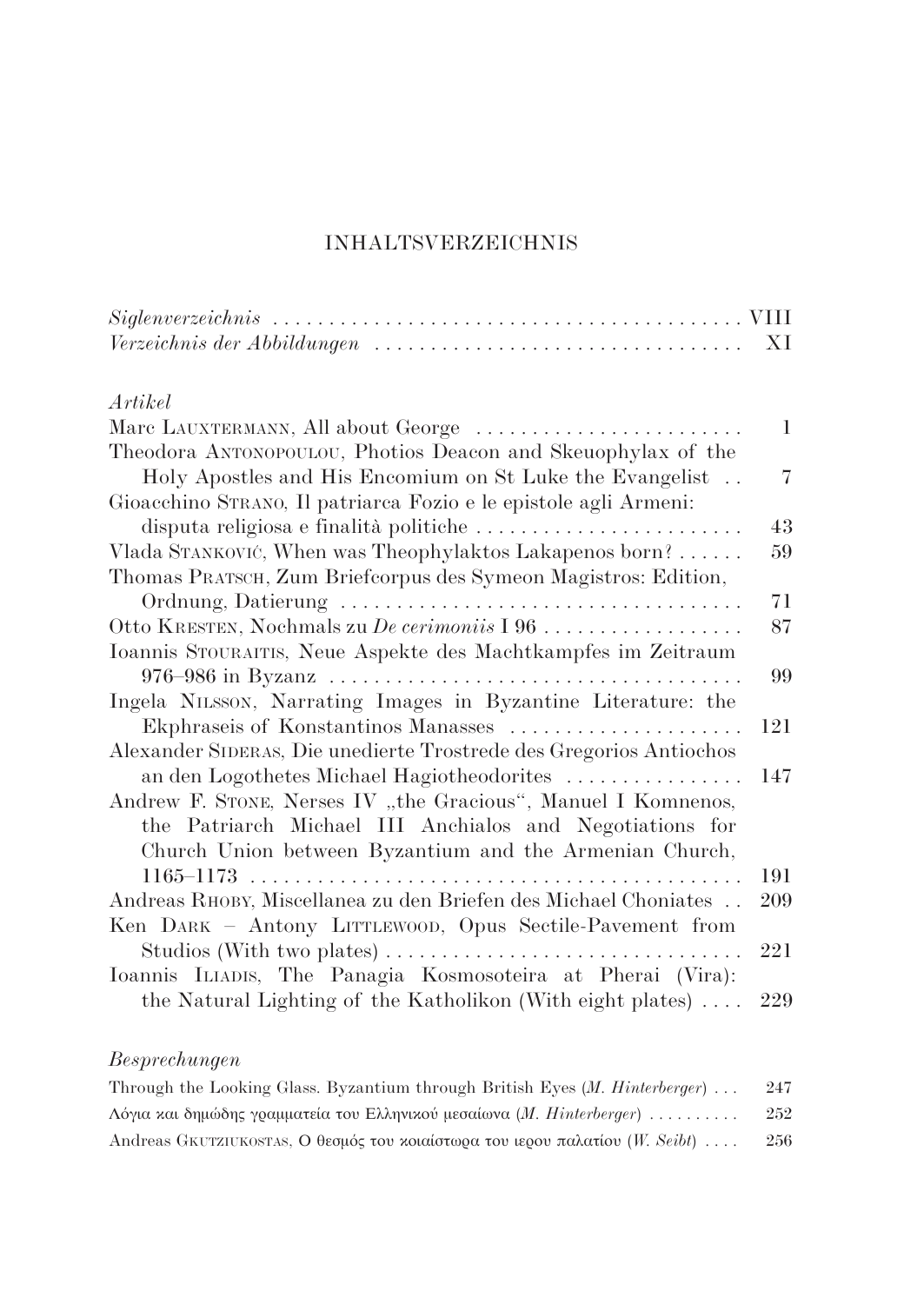| Judith HERRIN, Women in Purple (Claudia Ludwig)                                                                                                           | 257        |
|-----------------------------------------------------------------------------------------------------------------------------------------------------------|------------|
| Prosopographie der mittelbyzantinischen Zeit. Erste Abteilung (641-867). 4.-6.                                                                            | 259        |
| I. SHAHID, Byzantium and the Arabs in the Sixth Century. Vol. II, Part 1                                                                                  | 264        |
| Augusta Acconcra Longo, Ricerche di agiografia italogreca (St. Efthymiadis)                                                                               | 267        |
| One Land - Many Cultures. Archaeological Studies in Honour of Stanislao Loffreda                                                                          | $268\,$    |
| S. A. IVANOV, Vizantijskoe missionerstvo (F. Tinnefeld)                                                                                                   | 270        |
| Anthea HARRIS, Byzantium, Britain and the West (Maria Parani)                                                                                             | 272        |
| J. BARDILL, Brickstamps of Constantinople (M. Grünbart)                                                                                                   | 276        |
| Socrate de Constantinople, Histoire ecclésiastique. Livre I, trad. par P. PÉRICHON et                                                                     | 278        |
| Cantici di Romano il Melodo, a cura di R. MAISANO (J. Koder)                                                                                              | 280        |
| Οι σκοτεινοί αιώνες του Βυζαντίου (7ος-9ος αι.) ( <i>D. Stathakopoulos</i> )                                                                              | 283        |
| E. LAMBERZ, Die Bischofslisten des VII. Ökumenischen Konzils (Th. Pratsch)                                                                                | 286        |
| G. PODSKALSKY, Von Photios zu Bessarion (J. Koder)                                                                                                        | 287        |
| R. J. MACRIDES, Kinship and Justice in Byzantium, 11th-15th Centuries (M. Hinter-                                                                         | 289        |
| NIEHOFF-PANAGIOTIDIS, Übersetzung und Rezeption. Die byzantinisch-<br>J.<br>neugriechischen und spanischen Adaptionen von Kalīla wa-Dimna (Bettina        |            |
|                                                                                                                                                           | 294        |
| R.-J. LILIE, Byzanz und die Kreuzzüge (Laura Isnenghi)<br>Georgios Pachymeres, Philosophia, Buch 10, Kommentar zur Metaphysik des                         | 301        |
| Theodore Metochites On Ancient Authors and Philosophy. Semeioseis gnomikai<br>1-26 & 71. Ed. Karin HULT. With a Contribution by B. BYDÉN $(E.N.$          | 307<br>314 |
| B. BYDÉN, Theodore Metochites' Stoicheiosis Astronomike (I.D. Polemis)                                                                                    | 317        |
| Theodori Dexii opera omnia ed. I. D. POLEMIS $(J.$ <i>Munitiz</i> $) \dots \dots \dots \dots \dots$                                                       | 319        |
| Fra Giovanni di Fedanzola da Perugia, Descriptio Terrae Sanctae $(A.$ Külzer $) \ldots$ .                                                                 | 322        |
| Io Notaio Nicola de Martoni. Il pellegrinaggio ai Luoghi Santi da Carinola a                                                                              | 324        |
| Anna ΑΝΑSΤΑSΙΑDE-SΥΜΕΟΝΙDE, Αντίστροφο Λεξικό της Νέας Ελληνικής (Dora Solti)                                                                             | $325\,$    |
| H. DOLENZ, Damous-el-Karita. Die österreichisch-tunesischen Ausgrabungen der<br>Jahre 1996 und 1997 (Veronika Scheibelreiter)                             | 326        |
| Corpus of the Byzantine Wall-Paintings of Greece under the direction of Manolis<br>CHATZIDAKIS. The Island of Kythera, Manolis CHATZIDAKIS - Ioanna BITHA | 331        |
| Ch. WALTER, The Warrior Saints in Byzantine Art and Tradition $(H. Maguire) \dots$                                                                        | 332        |